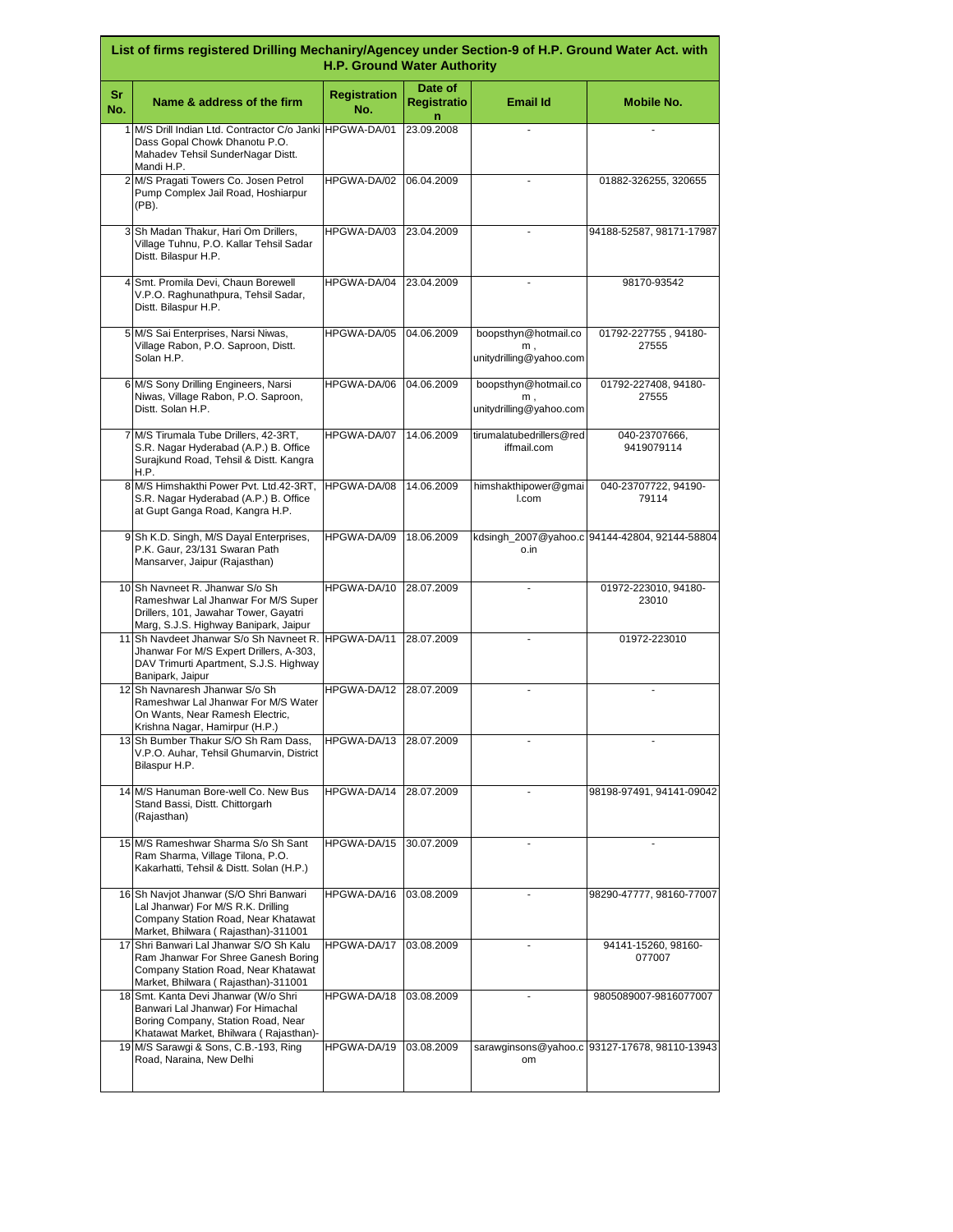| 20 M/S R.B. Sales (India), D.E.-155, 2nd                                                                                                                                        | HPGWA-DA/20 | 03.08.2009 |                              | 94181-66556                          |
|---------------------------------------------------------------------------------------------------------------------------------------------------------------------------------|-------------|------------|------------------------------|--------------------------------------|
| Floor, Tagore Garden, New Delhi                                                                                                                                                 |             |            |                              |                                      |
| 21 M/S Super Drilling Private Limited, 806<br>Chiranjiv Tower, 43 Nehru Place, New<br>Delhi                                                                                     | HPGWA-DA/21 | 03.08.2009 | sandeepptalwar@dantal<br>.in | 26460155, 26420903                   |
| 22 Sh Akshay Sharma (S/o Sh. K.L.<br>Sharma) Proprietor of M/S Sawami<br>Ramji Borewells HIG-291 Rakkar Colony<br>District Una (H.P.)                                           | HPGWA-DA/22 | 03.08.2009 |                              |                                      |
| 23 Sh S. Reddy D. Proprietor of M/S<br>Krishna Jala Bore-wells L-1/242C D.D.A.<br>Flats, Kalkaji, New Delhi                                                                     | HPGWA-DA/23 | 03.08.2009 |                              |                                      |
| 24 M/S Shree Mangi Lal Bishnoi, 49/5,<br>Bishnoi Bhawan, Gandhi Nagar,<br>Bhilwara (Raj.)                                                                                       | HPGWA-DA/24 | 03.08.2009 |                              | 93145-51976                          |
| 25 M/S Kaveri Infrastructure Pvt. Limited,<br>Kaveri House, B-5, Geetanjali Enclave,<br>New Delhi India                                                                         | HPGWA-DA/25 | 03.08.2009 | mail@kaverigroup.com         | 91-11-2669 3154-55                   |
| 26 M/S Mast Ram Jaswal & Co. Una Road<br>Gagret, Tehsil Amb, Distt. Una (H.P.)                                                                                                  | HPGWA-DA/26 | 03.08.2009 |                              | 98161-69077, 98161-99124             |
| 27 M/S Naresh Kumar Jaswal (Govt.<br>Contractor), Una Road Gagret, Tehsil<br>Amb, Distt. Una H.P. Pin. 177201                                                                   | HPGWA-DA/27 | 03.08.2009 |                              | 98161-69077, 98161-58609             |
| 28 M/S Abtar Singh & Company, V.P.O.<br>Rajpura, Tehsil Nalagarh, District Solan<br>(H.P.)                                                                                      | HPGWA-DA/28 | 03.08.2009 |                              |                                      |
| 29 Sh. Ch. Ram Babu, S/o Sh Laxmeshwar<br>Rao (Prop. of R.B. Drillers), Veer<br>Chowk, V.P.O. Ichhi, Tehsil & District<br>Kangra (H.P.)                                         | HPGWA-DA/29 | 07.08.2009 |                              |                                      |
| 30 Sh Nidheesh Sharma S/o Sh. Vinod<br>Sharma, (Prop. of M/S Sony Drilling<br>Engineers, Opp. Jodhamal School, Dilli,<br>Sainik Colony Jammu.                                   | HPGWA-DA/30 | 07.08.2009 |                              |                                      |
| 31 Sh Mandeep Singh S/o Sh Surjeet<br>Singh, (Proprietor of Mandeep Drilling<br>Corporation, Chobatta Bajar Mandi,<br>H.P.) R/o H.No. 34/13 1st Floor, Ram                      | HPGWA-DA/31 | 07.08.2009 |                              | 01905-224696, 222696,<br>94180-91389 |
| 32 M/S Pioneer Drilling Company (P) Ltd.,<br>Village Ravi, Distt. Faridabad, Regd.<br>Office at; 378A, Pocket J&K Dilshad<br>Garden, Delhi-95                                   | HPGWA-DA/32 | 10.08.2009 | pioneer.bansal@gmail.c<br>om | 0120-437-2903, 4133045,<br>4377971   |
| 33 Smt. Madhu Sharma W/o Shri<br>Purshottam Sharma, Prop. of M/S<br>Himalya Boring Company, Near DAV<br>School Ghumarvin, Abdanighat P.O. &                                     | HPGWA-DA/33 | 10.08.2009 |                              |                                      |
| 34 Shri Purshottam Sharma S/O Sh Bhagat HPGWA-DA/34<br>Ram Prop. of M/S Shiv Drillers & Allied<br>Traders, Village Harkukar, P.O. & Tehsil<br>Ghumarwin, Distt. Bilaspur (H.P.) |             | 10.08.2009 |                              |                                      |
| 35 Sh Yogender Kumar S/o Sh. Prem<br>Singh, Prop. of M/S Bharat Trading<br>Company, 14A, Gandhi Vatika, Nehar<br>Kinara, Roorkee                                                | HPGWA-DA/35 | 10.08.2009 |                              | 9412070821                           |
| 36 Sh. Mohender Kumar Gupta, S/o Sh.<br>Lok Pal Gupta, V.P.O. Ratti, District<br>Mandi (H.P.)                                                                                   | HPGWA-DA/36 | 11.08.2009 |                              | 01905-242088, 94180-<br>43088        |
| 37 M/S Opesh Singh Construction Co.<br>Pvt.Limited, 349, Krishna Nagar,<br>Bharatpur (Raj.)                                                                                     | HPGWA-DA/37 | 12.08.2009 |                              | 94133-09986                          |
| 38 Sh Mohinder Singh Chauhan S/O Sh.<br>Paras Ram, V.P.O. Raghunathoura,<br>Tehsil Sadar, Distt. Bilaspur H.P.<br>(Proprietor of M/S Shiwalik Borewell,                         | HPGWA-DA/38 | 15.09.2009 |                              | 01978-223087, 98163-<br>96042        |
| 39 Sh. Hari Om Mehta S/o Sh Shiv Saran<br>Mehta, Vill. Haripur Sonoli, Tehsil<br>Nalagarh Distt. Solan, H.P. (Proprietor of<br>M/S Hari Om Drill Service, Near                  | HPGWA-DA/39 | 15.09.2009 |                              | 01795-244961, 98160-<br>44161        |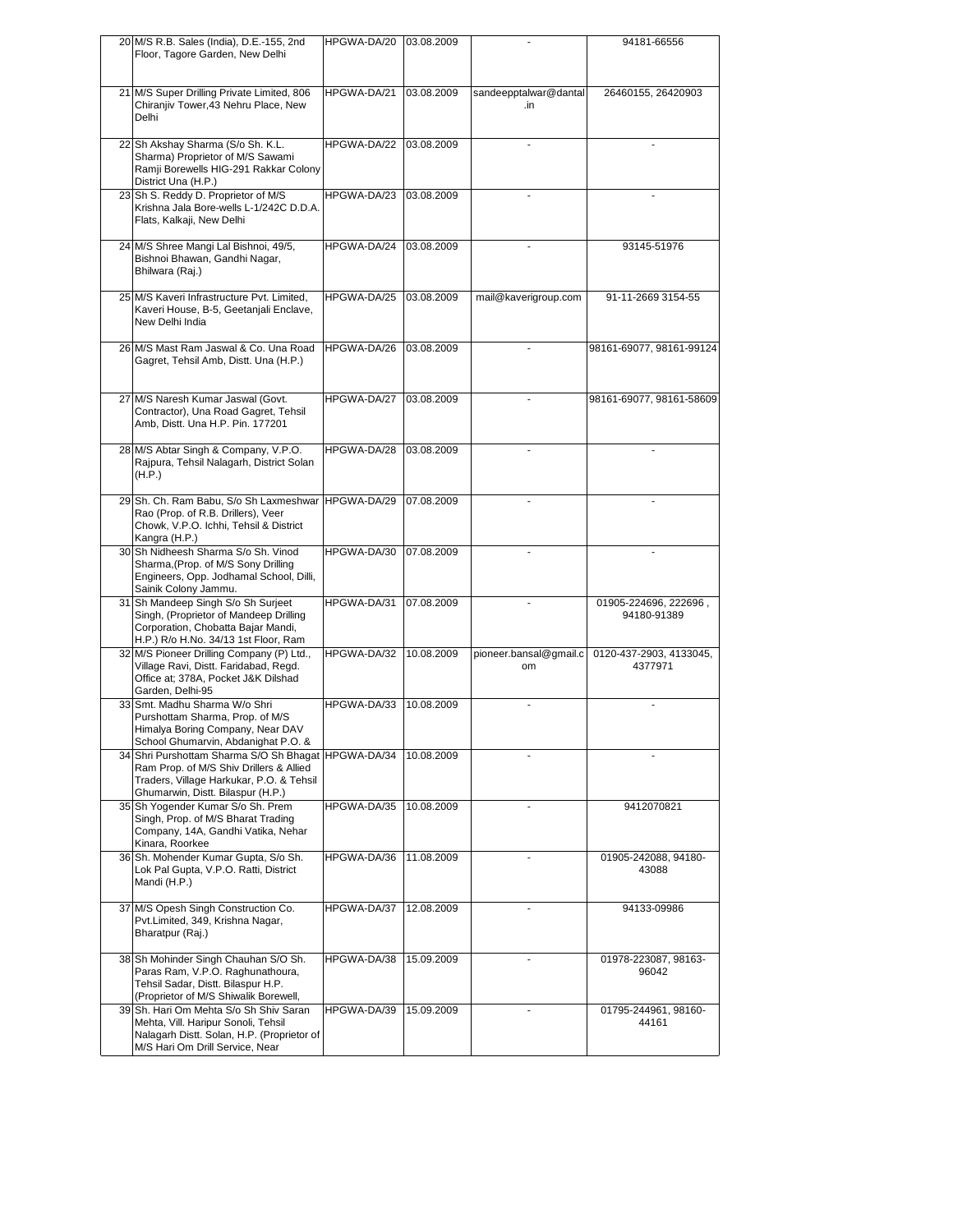|    | 40 Sh. Bharat Bhushan Sharma S/O Sh.<br>Baldev Chand Sharma (For Bharat<br>Boring Company) Village Ladher P.O.                                        | HPGWA-DA/40 | 01.10.2009 |                            | 94181-15703, 98174-<br>44015, 01978-254394     |
|----|-------------------------------------------------------------------------------------------------------------------------------------------------------|-------------|------------|----------------------------|------------------------------------------------|
|    | Massour, Tehsil Ghumarvin Distt.                                                                                                                      |             |            |                            |                                                |
| 41 | Sh. Suresh Gupta, S/O Sh. Shayam Lal<br>Gupta, (Proprietor of Shayam<br>Engineers) Flat No. D-57, Manohar<br>Puram Bengali More, Kankhal-Haridwar,    | HPGWA-DA/41 | 01.10.2009 |                            |                                                |
|    | 42 Sh Gian Chand S/o Sh Devi<br>Dass, V.P.O. Mehre, Tehsil Barsar, Distt<br>Hamirpur H.P                                                              | HPGWA-DA/42 | 08.03.2010 |                            | 94180-01593, 98164-84777                       |
|    | 43 Sh. Pardeep Kumar, (Prop. Of M/S Jai<br>Maa Drillers), S/o Sh. Tulsi Ram, V.P.O.<br>Lauharwin, Tehsil Ghumarwin, Distt.<br>Bilaspur. (H.P.)        | HPGWA-DA/43 | 09.03.2010 |                            | 98572-10881, 93189-46783                       |
|    | 44 M/S Anand Drillers Properites Mr.<br>Raman Anand, 71-Diara Sector,<br>Bilaspur (H.P.)                                                              | HPGWA-DA/44 | 29.05.2010 |                            | 98160-91656, 94180-00856                       |
|    | 45 Dr.Retish Arya, S/o Sh. Sh. Rajinder Lal, HPGWA-DA/45<br>168, Arth Bazar, Kasauli, Distt. Solan<br>(H.P.)                                          |             | 09.06.2010 | aryadrillers@gmail.com     | 93167-22291,9419176831                         |
|    | 46 M/S Malwa & Company, 731, Lal Kuan,<br>MB Road, Near Hanuman Mandir, New<br>Delhi-44.                                                              | HPGWA-DA/46 | 29.09.2010 | malwa_company@yaho<br>o.in | 011-26364395,98912-<br>00699                   |
|    | 47 M/S Sone Drillers, Tubewells Engineers,<br>Colleage Road Pathankot, Disstt.<br>Gurdaspur (Punjab) 145001.                                          | HPGWA-DA/47 | 29.09.2010 |                            | 0186-2229521, 2255884,<br>9814203884           |
|    | 48 Mrs. Nidhi Bansal, M/S Toshi Engineers, HPGWA-DA/48<br>1240, Rang Mahal (Behind Novelity<br>Cinema), Delhi- 110006                                 |             | 05.10.2010 |                            | 9810057354                                     |
|    | 49 Sh. Parveen Kumar Pajiala, (Proprietor<br>M/S Sun & Hard), S/O Sh. P.C. Pajala,<br>Opp. Bachat Bhawan, Tehsil<br>Ghumarwin, Distt. Bilaspur (H.P.) | HPGWA-DA/49 | 23.12.2010 |                            |                                                |
|    | 50 Sh.Ganesh Kumar .Govt. Contractor,                                                                                                                 | HPGWA-DA/50 | 10.01.2011 |                            | 9418465211                                     |
|    | S/O Sh. Yog Raj Dhiman, VPO Nari<br>Dera Baba Rudroo, Tehsil & Distt. Una (<br>H.P)                                                                   |             |            |                            |                                                |
|    | 51 M/S Gem Rock Drills, Prop. M. Mohan, 7 HPGWA-DA/51<br>Devlok colony Shimlaby pass, mazra,<br>Dehradun (Uttrakhand).                                |             | 07.02.2011 |                            |                                                |
|    | 52 Sh. Jagtar Singh, S/O Sh. Bachan<br>Singh, Popular pipes Phagwara Road,<br>Hoshirpur (PB).                                                         | HPGWA-DA/52 | 07.03.2011 |                            | 98151-96622                                    |
|    | 53 Sh. Karam Chand, S/O Late Sh. Bhagat HPGWA-DA/53<br>Ram, Vill. Nari P.O. Dera Baba<br>Rudranandji, Tehisl and Distt. Una<br>(H.P.).                |             | 08.03.2011 |                            |                                                |
|    | 54 M/S Maa Engineers & Contractors, C/O<br>Auro General Store, Main Manar Una,<br>Distt. Una (H.P.).                                                  | HPGWA-DA/54 | 25.04.2011 |                            | 94180-82600, 94180-70771                       |
|    | 55 M/S H. N. Singh & Company,<br>Bharthgarh Road Nalagarh, Tehisl<br>Nalagarh Distt. Solan (H.P.).                                                    | HPGWA-DA/55 | 27.04.2011 |                            | 97362-05598, 94180-36116                       |
|    | 56 M/S Saini Boring Company Vill. Kharuni,<br>P.O. Manpura, Tehsil Baddi, Distt. Solan<br>H.P.                                                        | HPGWA-DA/56 | 26.05.2011 | sainiboring@gmail.com      | 98160-78190/91, 98050-<br>78190, 01795-236137  |
|    | 57 Sh. Sanjay Kumar, S/O Sh. Rashpal<br>Singh, M/S Shiva T/Well Works Vill. &<br>P.O. Badoh, Tehsil Amb, Distt. Una                                   | HPGWA-DA/57 | 27.05.2011 |                            |                                                |
|    | (H.P.)<br>58 M/S Sharma Enterprises, Vats Vihar,<br>Rajban Road, Badri Nagar, Tehsil<br>Paonta Sahib, Distt. Sirmour (H.P.).                          | HPGWA-DA/58 | 23.06.2011 |                            |                                                |
|    | 59 M/S Shri Maha Lakshmi Rigs., Head<br>Office 21-D, Hill Top, Near Water Tank,<br>Karan Nagar, Jammu (J & K)                                         | HPGWA-DA/59 | 23.07.2011 | ahoo.com                   | shrimahalakshmirigs@y 94191-61621, 95967-61621 |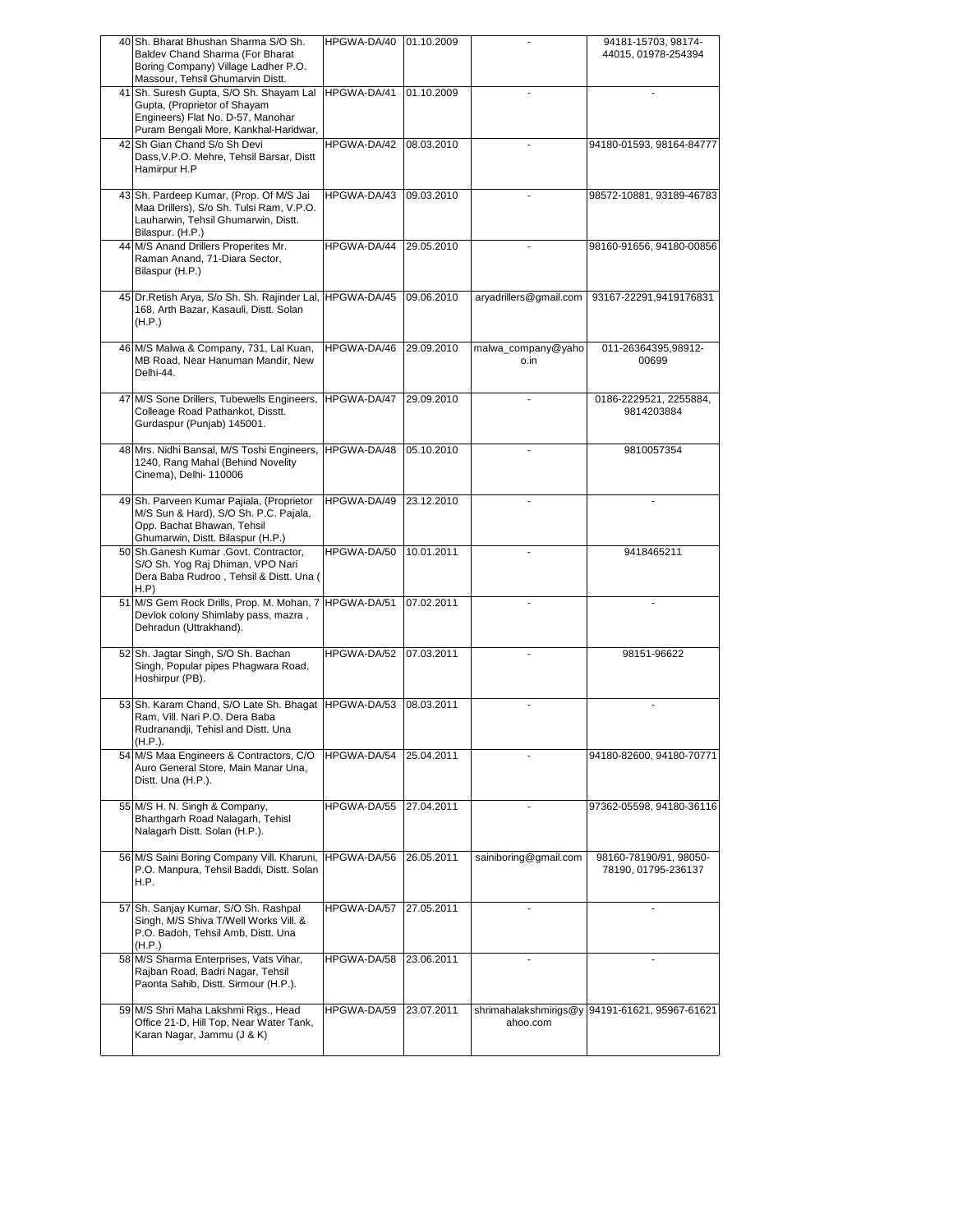| 60 M/S Shri Ram, S/O Sh. Kundan Singh,<br>R/O Vill. & P.O. Patta Brawri, Tehsil &<br>Distt. Solan (H.P.).                      | HPGWA-DA/60 | 20.09.2011 |                               |                                           |
|--------------------------------------------------------------------------------------------------------------------------------|-------------|------------|-------------------------------|-------------------------------------------|
| 61 M/S Shri Ganga Boring Company, Near<br>Main Gate Gurukul Maha Vidyalaya,<br>Jwalapur, Haridwar (UK).                        | HPGWA-DA/61 | 21.09.2011 |                               | 971935-2407, 9411111146                   |
| 62 M/S Super Engineers, Chandigarh Road HPGWA-DA/62<br>Baldev Nagar, Ambala.                                                   |             | 21.09.2011 |                               |                                           |
| 63 Sh. Moti Lal Kapila, S/o Sh. Balram<br>Kapila, R/O Rotary Street Bagmat<br>Street), Una Distt. Una (H.P.).                  | HPGWA-DA/63 | 14.10.2011 |                               | 94180-82600, 94180-63060                  |
| 64 M/S Empire Tube Wells (P) Ltd. 663,<br>Street No- Govind Puri, Kalkaji New<br>Delhi-9                                       | HPGWA-DA/64 | 21.12.2011 | admin@empiretubewell<br>s.com | 011-26422689,<br>26477210,26467210        |
| 65 M/S Tawi Drillers, 552/3, Sector-C Sanik<br>Colony, Jammu (J&K)                                                             | HPGWA-DA/65 | 05.08.2012 |                               | 94191-84340, 9906060680                   |
| 66 M/S Jaspal Singh & Company, S/O Sh.<br>Baldev Singh Village Khairabad, P.O.<br>Phool                                        | HPGWA-DA/66 | 30.08.2012 |                               | 01881-227376, 94172-<br>17376,99159-46499 |
| 67 M/S Himachal Drillars, Old Kangra Tehsil HPGWA-DA/67<br>& Distt. Kangra (H.P.).                                             |             | 10.01.2013 |                               |                                           |
| 68 M/S Shyam Boring Co., Flate No. D-57,<br>Manohar Puram, Bangali More Kankhal                                                | HPGWA-DA/68 | 29.01.2013 |                               | 9411100002, 9412074077,<br>01334-240677   |
| 69 Sh. Bachan Singh S/O Sh. Bhagat<br>Singh, House No. 342, D.C. Colony,<br>Ward No.9, Tehsil & Distt. Una (H.P.).             | HPGWA-DA/69 | 29.01.2013 |                               |                                           |
| 70 Sh. Surinder Kumar, S/o Sh. Paras<br>Ram, R/o Vill. Bharari, P.O<br>Raghunathpura, Tehsil Sadar, Distt.<br>Bilaspur (H.P.). | HPGWA-DA/70 | 20.03.2013 |                               | 98169-91953,94595-91927                   |
| 71 Sh. Rajinder Thakur, Prpp. M/S Shanti<br>Om Driller, Vill. Tuhnu, P.O Kallar, Tehsil<br>Sadar, Distt. Bilaspur (H.P.).      | HPGWA-DA/71 | 21.02.2013 |                               | 94188-52587,98171-17987                   |
|                                                                                                                                |             |            |                               |                                           |
| 72 Sh. Dilip Ostwal, Prop., M/S Kirti Tube<br>wells, B.O 37/1, Vaant Vihar, W.No. 4,<br>Badrinagar, Tehsil Paonta, Distt.      | HPGWA-DA/72 | 20.03.2013 |                               | 93180-28596, 9829                         |
| Sirmour (H.P)<br>73 Sh. Shankar Bore wells & Engineers,<br>Vill. Radiyana, P.O Sabathu, Tehsil &<br>Distt. Solan (H.P.).       | HPGWA-DA/73 | 20.03.2013 | manish_subathu@yaho<br>o.in   | 98162-02163                               |
| 74 Sh. Shashi Kumar, Prop. M/S Him<br>Ganga Co. Main Bazar Ghumarwin, P.O.<br>& Tehsil Ghumarwin Distt. Bilaspur               | HPGWA-DA/74 | 18.04.2013 |                               |                                           |
| (H.P.).<br>75 Sh. Ram Dass, S/o Sh. Surjan Singh,<br>Vill. & P.O Auhar, Tehsil Ghumarwin<br>Distt. Bilaspur (H.P.).            | HPGWA-DA/75 | 22.04.2013 |                               |                                           |
| 76 Sh. Narender Pandit, S/o Sh. Som Nath,<br>House No. 10 Main Market Bilaspur(H.P)                                            | HPGWA-DA/76 | 22.04.2013 |                               |                                           |
| 77 Sh. Lakhan Pal Sharma, S/o Sh.<br>Hardyal Sharma, Vill. & P.O Jhandutta,<br>Tehsil Jhandutta, Distt. Bilaspur(H.P).         | HPGWA-DA/77 | 03.05.2013 |                               |                                           |
| 78 M/S Ganga Boring Company, Badripur,<br>Tehsil Paonta Distt. Sirmour (H.P).                                                  | HPGWA-DA/78 | 12.07.2013 |                               |                                           |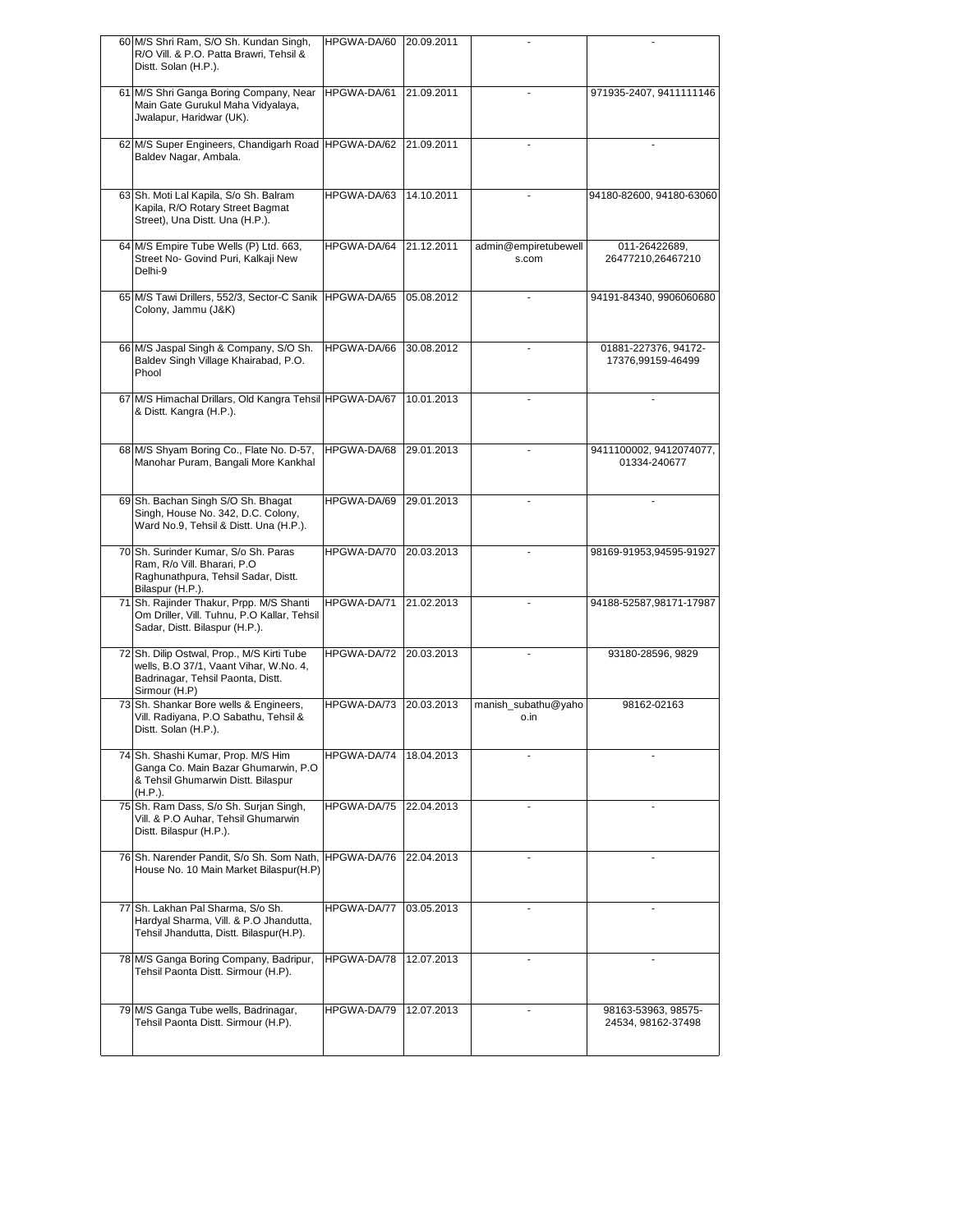| 80 M/S Savita Boring Company,<br>Badrinagar, Tehsil Paonta Distt. Sirmour<br>(H.P).                                                                               | HPGWA-DA/80 | 12.07.2013 | om                                 | savitaboong96@gmail.c 0174-223596, 9418023201,<br>94180-23596 |
|-------------------------------------------------------------------------------------------------------------------------------------------------------------------|-------------|------------|------------------------------------|---------------------------------------------------------------|
| 81 Sh. Vijay Sharma, S/o Sh. Hari Ram,                                                                                                                            | HPGWA-DA/81 | 19.08.2013 |                                    | 94180-23201                                                   |
| Chauhan Niwas, Near Police Post<br>Katcha Tank Nahan, Tehsil Paonta Distt.<br>Sirmour (H.P).                                                                      |             |            |                                    |                                                               |
| 82 M/S Deepanshi Infra, Badripur, Tehsil<br>Paonta Distt. Sirmour (H.P).                                                                                          | HPGWA-DA/82 | 19.08.2013 |                                    | 92140-16808,94141-10761,<br>94181-60262                       |
| 83 M/S Shanti Construction & Builders Near HPGWA-DA/83<br>Congress Bhawa, Saproon Tehsil &<br>Distt.                                                              |             | 19.08.2013 |                                    | 017282-52455                                                  |
| 84 M/S Om Bore wells, Near Anand<br>Apartments, Kathar Bypass Solan,<br>Tehsil & Distt. Solan                                                                     | HPGWA-DA/84 | 19.08.2013 |                                    |                                                               |
| 85 M/S Saket Tube wells, Flat No. 302,<br>Tulip Bollywood Hight, Dhakoli, P.O<br>Zarikpur, Tehsil Dera Bassi Distt. Mohali<br>(Pub.)                              | HPGWA-DA/85 | 19.08.2013 |                                    | 97790-33579, 9417287904                                       |
| 86 M/S Vishwa Karma Engineers Works,<br>C/o Hotel Vivek, Rewari Road Narmaul,<br>Distt. Mohindergarh (Haryana) Tehsil<br>Dera Bassi Distt. Mohali (Pub.)          | HPGWA-DA/86 | 19.08.2013 |                                    | 94160-64340,<br>9412024975,01282-253339                       |
| 87 M/S Krishna Borewells, Place Road<br>Solan, Tehsil & Distt. Solan (H.P) Distt.<br>Mohindergarh (Haryana)                                                       | HPGWA-DA/87 | 19.08.2013 |                                    |                                                               |
| 88 Sh. Ajmer Singh, S/o Late Sh. Ram<br>Krishan, Vill. Jhalera, P.O Rainsary,<br>Tehsil Distt, Una                                                                | HPGWA-DA/88 | 19.08.2013 |                                    | 98820-35211                                                   |
| 89 M/S Dashmesh Bore Wells Salli Road,<br>Near Truck Union, Pathankot                                                                                             | HPGWA-DA/89 | 23.05.2014 |                                    | 9780024213                                                    |
| 90 M/S New Apsara Bore Wells, Prop. Kallu HPGWA-DA/90<br>Khan, S/O Sh. Foju Khan, Vill. Bajhot<br>P.O. Ismailpur, Tehsil Kishangarh, Distt.<br>Alwar (Rajasthan). |             | 23.05.2014 |                                    |                                                               |
| 91 M/S S.P. Singh & Company Vill.<br>Chokiwala, Bharatgarh Road, Nalagarh,<br>Tehsil Nalagarh Distt. Solan (H.P.).                                                | HPGWA-DA/91 | 23.05.2014 | khalsacraneservices@y<br>ahoo.com. | 9816100099, 01795-<br>220009                                  |
| 92 Sh. Mohinder Pal & Son., S/O Sh. Ram<br>Lok, Vill. Lal Singhi, P.O. Rainsary,<br>Tehsil & Distt. Una (H.P.).                                                   | HPGWA-DA/92 | 27.05.2014 |                                    |                                                               |
| 93 M/S B.S. Enterprises, D-117, Industrial<br>Area Phase-7, Mohali Punjab                                                                                         | HPGWA-DA/93 | 27.05.2014 |                                    | 94176-85497                                                   |
| 94 M/S Shri Ganga Drilling Co., 89-Shyama HPGWA-DA/94<br>Charan Enclave, Jamalpur Road,<br>Kankhal Distt. Haridwar (UK)                                           |             | 27.05.2014 | com                                | shrigangadrilling@gmail. 93599-45144, 94104-55505             |
| 95 Shri. Sanjay Kumar, S/O Sh. Roshan<br>Lal, Vill. Sai Fardya, P.O.<br>Raghunathpura, Tehsil Sadar, Distt.<br>Bilaspur (H.P.).                                   | HPGWA-DA/95 | 27.05.2014 |                                    | 9817005668                                                    |
| 96 Shri Kashmir Singh S/O Sh. Gian<br>Chand, R/O Vill. & P.O. Mehre, Tehsil<br>Barsar Distt. Hamirpur (HP).                                                       | HPGWA-DA/96 | 16.07.2014 |                                    | 94180-01593, 9418454693,<br>01972289790                       |
| 97 M/S D. K. Engineers and Drillers (Pro.),<br>Sh. Dinesh Kumar S/O Sh. Gian Chand,<br>R/O Vill. & P.O. Mehre, Tehsil Barsar,<br>Distt. Hamirpur (H.P.).          | HPGWA-DA/97 | 16.07.2014 |                                    |                                                               |
| 98 M/S Om Shiv Om, Prop. Deepak Kumar<br>S/O Sh. Rattan Lal, Vill. Tuhnu, P.O.<br>Kallar, Tehsil Bilaspur Sadar, Distt.                                           | HPGWA-DA/98 | 27.11.2014 |                                    | 94188-52587, 94180-<br>54807, 8679400087                      |
| Bilaspur (H.P.).                                                                                                                                                  |             |            |                                    |                                                               |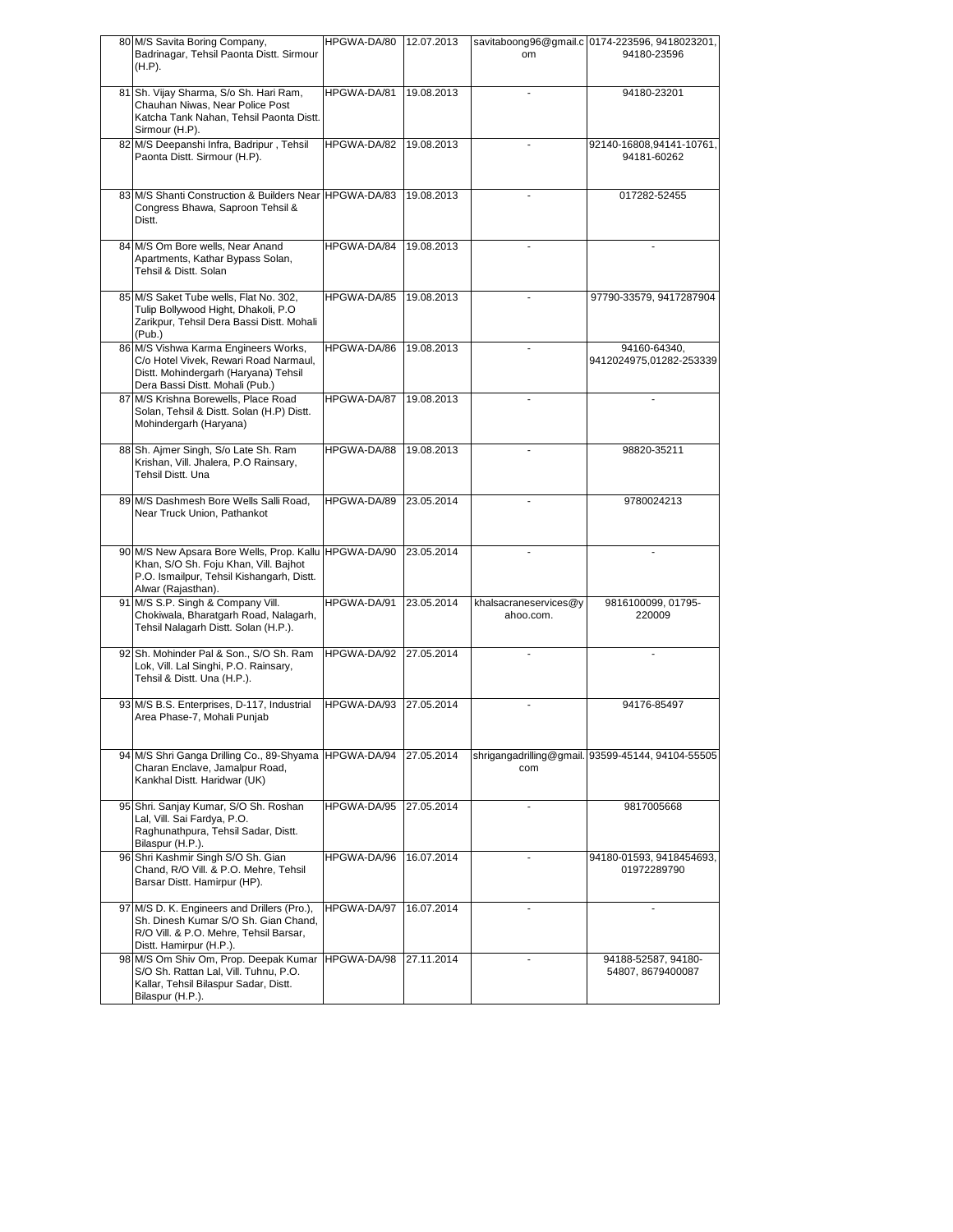| 99 Sh. Abhay Singh M/S Kathal Borewell<br>Vill. Sanouran Po. Gaggal Tehsil & Distt.<br>Kangra (HP). Pin. 176209                                             | HPGWA-<br>DA/123        | 10.07.2018 | kathalborewell@gmail.<br>Com | 94187-93404, 98169-<br>29706, 94181-10888,<br>98160-31700 |
|-------------------------------------------------------------------------------------------------------------------------------------------------------------|-------------------------|------------|------------------------------|-----------------------------------------------------------|
| 100 M/S Ankit Borring Company Opp PWD<br>Office New Bus Stand Tehsil Behror<br>Distt. Alowar Rajsthan. 301701                                               | HPGWA-<br>DA/106        | 27.07.2016 | om                           | ankitboring@rediffmail.c 94133-03920, 98285-36657         |
| 101 Sh. Himanshu Chuhan S/O Sh. Virender<br>Singh Chuhan R/O VPO. Gondpur<br>Banehra Tehsil Ghanari Distt. Una (HP).                                        | <b>HPGWA-</b><br>DA/119 | 09.02.2017 |                              | 98573-68511, 94186-01083                                  |
| 102 M/S Naina boring Company Vill. Patlion<br>Tehsil Paonta Sahib Distt. Sirmour (HP)                                                                       | HPGWA-<br>DA/122        | 20.04.2018 |                              |                                                           |
| 103 Sh. Ajay Kumar Pajiala Prop. M/S Olive<br>India Infra Opp. Bachat Bhavan<br>Ghumarwin Tehsil Ghumarvin Distt.<br>Bilaspur                               | HPGWA-<br>DA/103        | 20.11.2015 |                              | 9816056298                                                |
| 104 M/S Jai Maa Borewell Prop. Sh. Satnam<br>Singh S/O Sh. Badri Ram Village Ree,<br>Po. Swahan Tehsil Shri Naina Devi Ji<br>Distt. Bilaspur (HP)           | <b>HPGWA-</b><br>DA/116 | 09.02.2017 | ssat-m462@gmail.com          | 98166-17821, 98825-60940                                  |
| 105 Sh. Om Prakash Sharma S/O Sh.<br>Chidda Lal Sharma prop. M/S Mahadev<br>Borewell Shyamachran Enclave<br>Jagjeetpur Kankhal Hardwar                      | HPGWA-<br>DA/124        | 19.09.2018 |                              | 93599-03688, 750053399                                    |
| 106 M/S Shree Sai Borewell Prop. Sh.<br>Surinder kumar Soni S/O Sh. Shiv<br>Parshad Soni Vpo. Sehal Tehsil<br>BaijNath Distt. Kangra (HP)                   | HPGWA-<br>DA/101        | 24.09.2015 |                              | 94181-67115, 94180-42490                                  |
| 107 Smt. Ritu Gupta W/O Sh. Manish Kumar<br>Gupta Prop. M/S Sri Darshan<br>Enterprises Vill. Resdint Of House No.<br>33-34 Chowk Bazar Sabathu Tehsil &     | <b>HPGWA-</b><br>DA/121 | 19.09.2018 |                              | 01792-275363, 98160-<br>02163                             |
| 108 Sh. S. Murgesan Pillai S/O Sh.<br>Shanmugam Pillai R/O 13/9 Sankar<br>Store Agraharam PO. & Tehsil Lal Gudi<br>Tiruchirappalli Distt. Tamilnadu-621601  | HPGWA-<br>DA/118        |            |                              | 94894-50999, 82193-22895                                  |
| 109 Sh. Desh Raj Sharma S/O Sh. Jagat<br>Ram Sharma Village Bakroa PO.<br>Bhager Tehsil Ghumarwin Distt. Bilaspur<br>(HP).174021                            | HPGWA-<br>DA/115        | 02.02.2018 |                              |                                                           |
| 110 Smt. Nutan Gupta prop M/S Sidharth<br>Borewell VPO. Ratti Tehsil. Balh Distt.<br>Mandi (HP).                                                            | HPGWA-<br>DA/104        | 30.11.2015 |                              |                                                           |
| 111 Sh. Kamlesh kumar S/O Sh. Late Sh.<br>Guler Chand Vpo. Ghuggar Tehsil<br>Palampur Distt. Kangra. (HP)                                                   | HPGWA-<br>DA/117        | 09.02.2017 |                              |                                                           |
| 112 Sh. Ravinder Singh S/O Sh. Hari Singh<br>Vill. Kheri PO Janot Tehsil Pachhad<br>Distt. Sirmour (HP)                                                     | HPGWA-<br>DA/112        | 01.07.2017 |                              | 94189-51799                                               |
| 113 M/S Shree Ram Tubewell & Contractor<br>Company 19 Ground Floor Polpvictory<br>Complex Jaipur (Raj).302021                                               | HPGWA-<br>DA/113        | 06.07.2017 | I.com                        | jrassociates1981@gmai 94148-88521, 931450-7740            |
| 114 M/S Arun Infratech 9A Bhagirathi<br>Enclave Housing Society Ballbir Road<br>Dehradun, Uttrakhand-248001                                                 | HPGWA-<br>DA/114        | 19.07.2017 |                              | 98979-42593                                               |
| 115 Smt. Sneh Lata Pajiala W/O Parkash<br>Chand Prop. Of M/S Parkash Borewells<br>Vill. Bhadrog (Delag) PO. Naswal Tehsil<br>Ghumarwin Distt. Bilaspur (HP) | HPGWA-DA/99             | 9/19/2015  |                              |                                                           |
| 116 Sh. Gurinder Pal Lamba S/O Gurdeep<br>Singh Lamba R/O House No. 102 Sun<br>City-1 Ropar Tehsil & Distt. Ropar<br>(PB).140001                            | HPGWA-<br>DA/100        | 17.09.2015 |                              | 92187-00100                                               |
| 117 Smt. Sapna Pajiala Prop. M/S Sun And<br>Hard Creations Opp Bachat Bhawan<br>Ghumarwin Distt. Bilaspur (HP)                                              | HPGWA-<br>DA/102        | 20.11.2015 |                              |                                                           |
| 118 Sh. Naresh Kumar S/O Sh. Sat Pal<br>Sharma Village Boh PO. Deoth Tehsil<br>Sadar Distt. Bilaspur (HP)                                                   | <b>HPGWA-</b><br>DA/105 | 19.03.2016 |                              |                                                           |
| 119 M/S Sharma Enterprises, Vats Vihar,<br>Rajban Road, Badri Nagar, Tehsil<br>Paonta Sahib, Distt. Sirmour (H.P.).                                         | HPGWA-<br>DA/107        | 11.07.2016 |                              |                                                           |